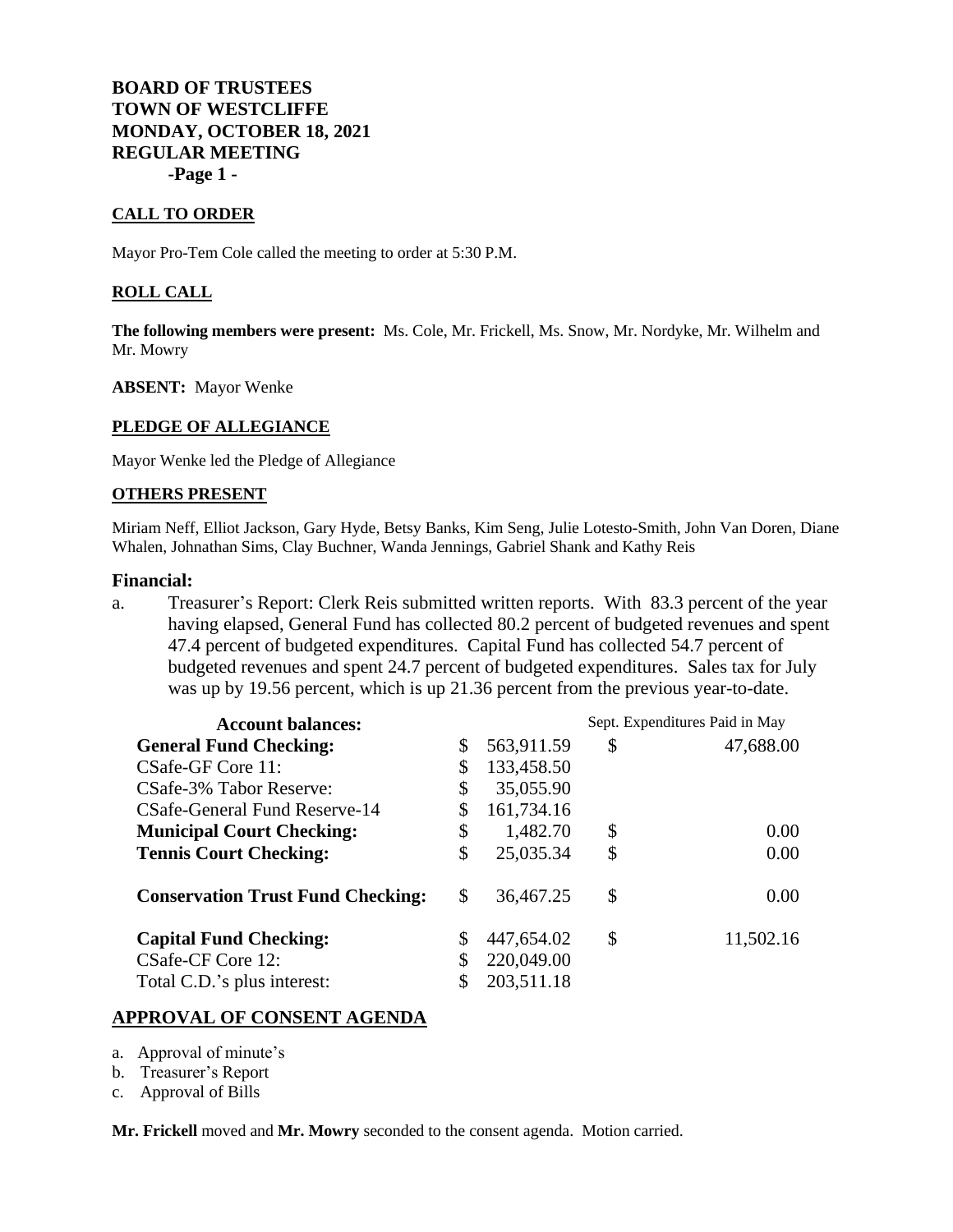# **BOARD OF TRUSTEES TOWN OF WESTCLIFFE MONDAY, OCTOBER 18, 2021 REGULAR MEETING -Page 2 -**

#### **OLD BUSINESS**

## **a. Continued discussion and consideration of request to amend Title 6, Chapter 6- Possession of Alcoholic Beverages.**

Mayor Pro-Tem Cole reported that Brian Clince was not able to attend tonight, our attorney will not be able to attend the November meeting and suggested that this be will need to be tabled until the December meeting. She then asked the attorney if he had further information.

Attorney Buckner reported that state statutes can't be overridden at the local level. Liquor laws are considered matters of state wide concern. He recently found a statute amendment that would allow the Town to pass by resolution, an ordinance or otherwise a rule to decriminalize the open container issue. In the past you would be required to pull a Special Event Liquor permit. If the Town chooses you wouldn't have to put it to the voters, you could change the open container law by ordinance. The only caveat is, you can't allow open containers in the public right-of-way. If the Town wants to for example decriminalize open containers for the public parks, that is the Board of Trustees decision now, as before it was of state wide concern. If you chose you can pass a law to do that. He also didn't think signing a liability waiver would be needed if decriminalize in certain public areas. There isn't a public intoxication law, but there are disorderly conduct laws. It would allow for people to be drunk in public as long as they aren't breaking any other laws.

A question was asked, would a block party require a Special Event Liquor permit. Attorney Buckner responded, yes it would need a Special Event Liquor permit if it is in a public right-of-way or create a jurisdiction that allows for that at certain times. A municipality could create an area downtown blocking off a certain area of the street creating a walking block party theme, similar to New Orleans.

Weddings have been allowed to have alcohol in parks. The bigger issue of this is enforcement. Westcliffe has not enforced the open container law in certain circumstances and it has been fine. It hasn't been challenged at a higher level.

The next step could be to pass an ordinance changing the law. Mr. Clince can attend the November meeting. It was suggested that the board get Sheriff Byerly's input.

It was suggested to have public discussion to see if the public supports it after talking to Sheriff Byerly. A direct mailer could be sent to the registered voters. There are deadlines for a petition driven ballot issue.

After further discussion it was decided to discuss this at the November meeting with the sheriff prior to the attorney drafting an ordinance.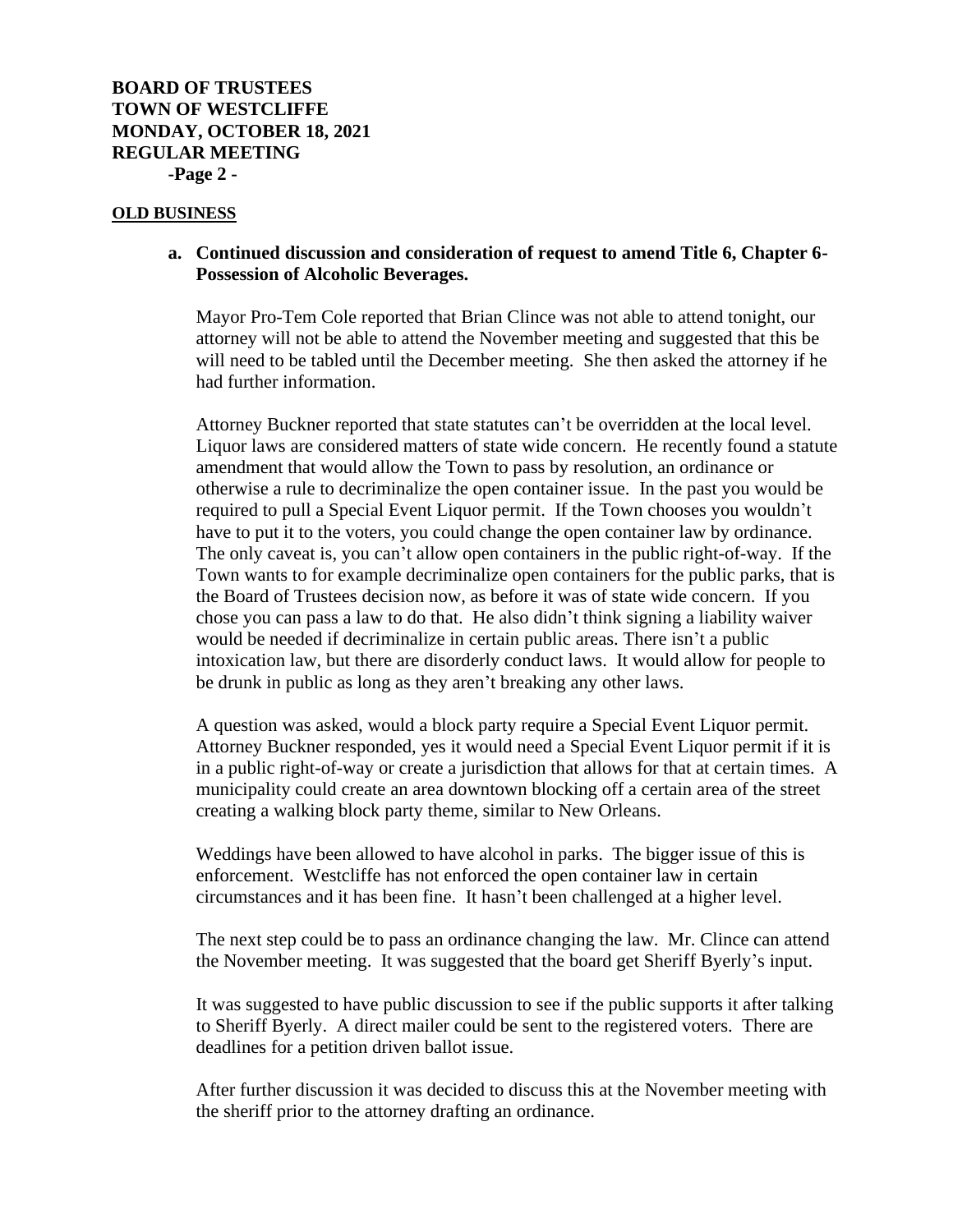# **OLD BUSINESS CONTINUED**

# **b. Consideration of request to approve Ord. 7-2021 amending Title 10, Chapter 1, Section 16-Short Term Vacation Rentals.**

Ms. Snow gave a brief overview of the changes. Clarifying the difference between lodging and short term rentals (will be further clarified in the Title 10 review); changing the license period from one year to two years; reducing the license and renewal fees; one fee structure for all short term rentals; removed a lot of the compliance requirements from the ordinance, putting them in the Self Compliance Affidavit checklist (this will be verified by the Building and Zoning Officer); put a clause in that guarantees existing short term rentals that are in compliance and with no issue have priority for renewal; there was some additional clean up verbiage. It was decided to repeal and replace the entire ordinance.

Town Manager Gabriel Shank agreed there was give and take. We tried to minimize the workload and inspections and is comfortable with the forms that have been created.

Ms. Snow reported it was very collaborative event and happy with the outcome. Raven's and Mattie Burtt's units are considered lodging.

> **ACTION: Ms. Snow** moved and **Mr. Mowry** seconded to approve Ord. 7-2021 amending Title 10, Chapter 1, Section 16-Short Term Vacation Rentals. Motion carried.

#### **NEW BUSINESS**

# **a. PUBLIC HEARING and consideration of request to approve a Use by Special Review Permit for the Feedstore Limited at 116 2nd Street to operate as a Motel.**

Johnathan Sims explained they would like to add a few cabins to the park area to included small kitchenets. We are asking for the change to motel as it falls more in line with the definition in the Town Code.

Ms. Snow reported the Planning Commission recommended approving the request. Town Manager Shank stated this is a temporary fix, we are in the process of adding a lodging definition to the code. A site plan and permits need approved and issued prior to the cabins being built.

The question was asked when will the cabins be built and do, they require an additional water tap and have you discussed it with Round Mountain?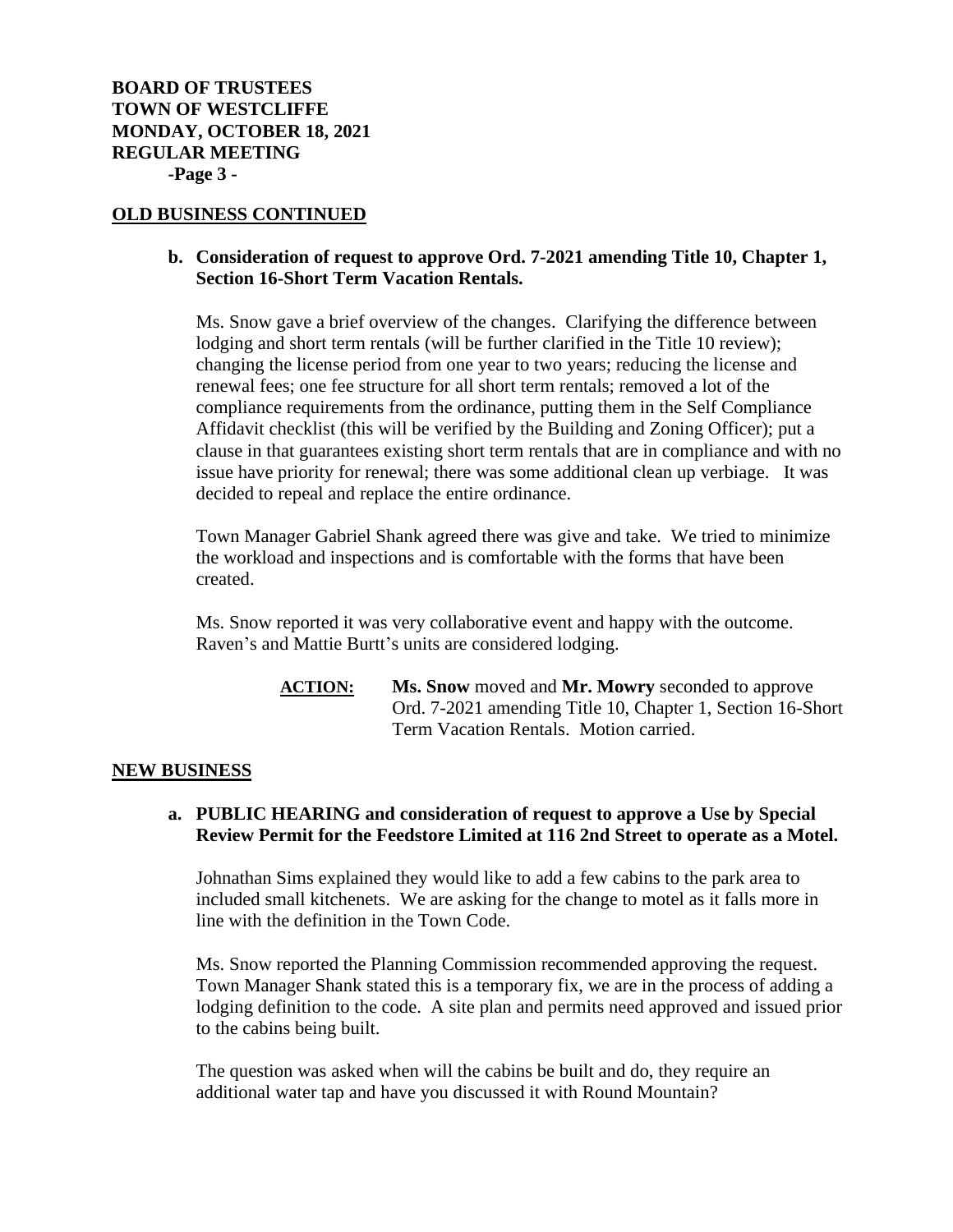# **BOARD OF TRUSTEES TOWN OF WESTCLIFFE MONDAY, OCTOBER 18, 2021 REGULAR MEETING -Page 4 -**

### **NEW BUSINESS CONTINUED**

Mr. Sims responded that the cabins are fabricated off site, assembled on the property, the time frame is the first of the year. There are two water taps currently, this was discussed with someone at Round Mountain.

Clerk Reis reminded the board that approval per our code should be done by a resolution.

Attorney Buchner said a resolution can be approved and drafted with approval of the board. However, the board would be voting on a resolution they haven't reviewed. A resolution is a voted agreement by the voting body. You could direct a resolution to be written with the motion being very specific or you can vote to do a verbal resolution.

Public Comment was called for hearing none the following motion was made.

**ACTION: Ms. Snow** moved and **Mr. Nordyke** seconded to approve a Use by Special Permit for the Feedstore Limited at 116 2nd Street to operate as a motel contingent upon completion and approval of building and all other construction plans and all the requirements. Motion carried.

# **b. Consideration of request to approve support letters for several grants for the Wet Mtn. Valley Saddle Club-Scott Camper.**

Julie Lotesto-Smith representing the WMVSC requested a letter of support for grants they would be applying for: T-Mobile for the Home Town Grant program and T-Mobile Foundation, El Pomar, Great Outdoors Colorado and a couple of Federal grants. There is a need for increased seating capacity by replacing old seating and adding new seating. The electrical also needs upgraded, we will partially fund this from proceeds from the rodeo, phase two would be to replace the lights and poles. The pens are needed repaired and additional ones needed.

- **ACTION: Mr. Mowry** moved and **Mr. Wilhelm** seconded to approve a letter for several grants for the Wet Mtn. Valley Saddle Club**.** Motion carried.
- **c. Consideration of request to contribute to a new fuel system at Custer County Road and Bridge-Gary Hyde.**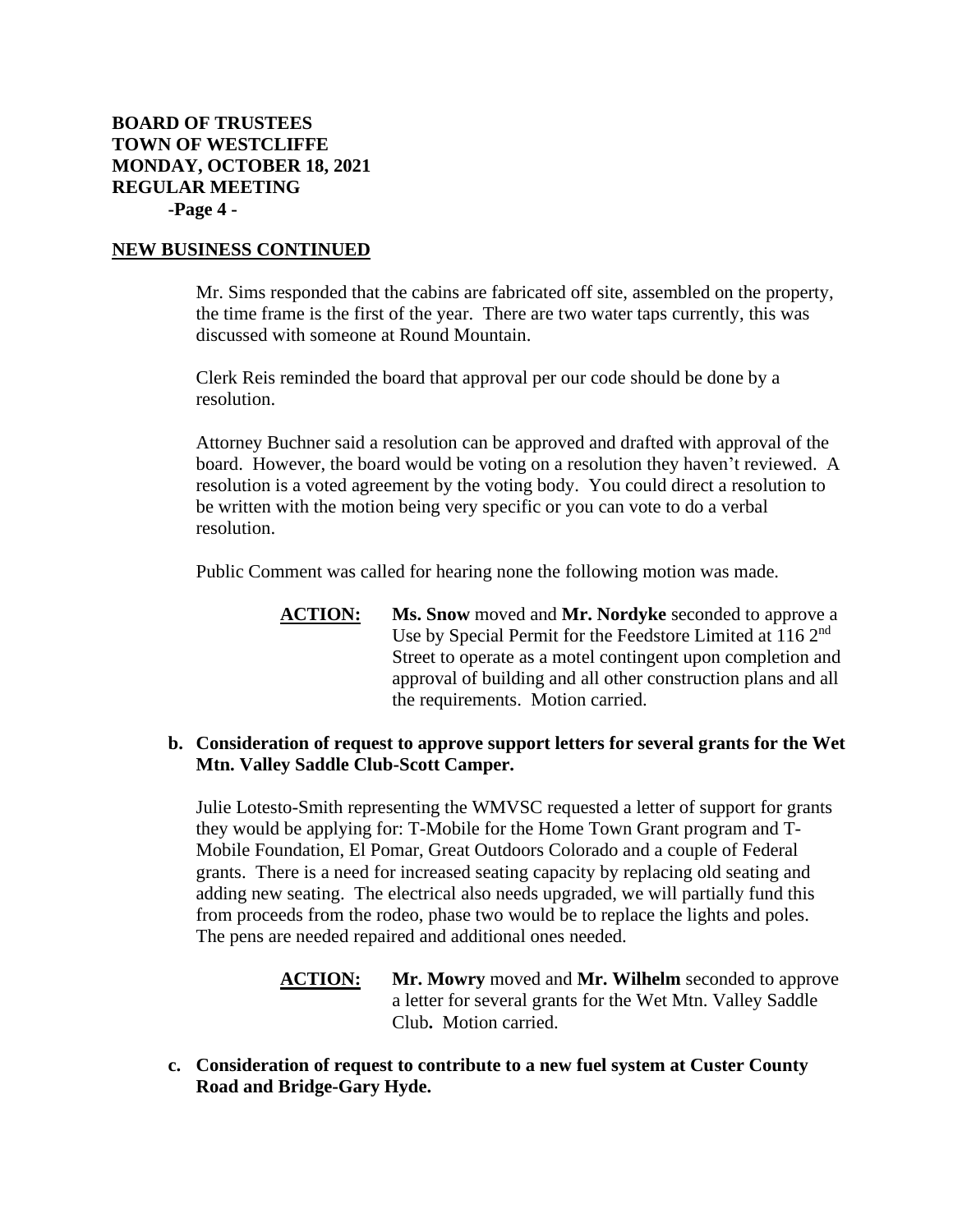# **BOARD OF TRUSTEES TOWN OF WESTCLIFFE MONDAY, OCTOBER 18, 2021 REGULAR MEETING -Page 5 -**

### **NEW BUSINESS CONTINUED**

Gary Hyde reported there is a need to upgrade the fuel system at a cost of \$110,000. There are 12 agencies including Road and Bridge that use the system. Town of Westcliffe used 1,850 gallons in 2020. The overall gallons that went through our system was 74,292. Westcliffe's usage was about 2.5%. We are asking Westcliffe to contribute \$2,736 of the \$110,000.

The current system is 20 years old and is no longer reliable. It has failed numerous times this year. There is an involved process to reset it each time. Users would need to get fuel some place other than Road and Bridge when this occurs.

Westcliffe saved on the average .87 cents per gallon annually, in 2020 this saved the Town \$1,609.50. Westcliffe has been using the system since the 90's.

If the entities don't contribute, they will have the option of purchasing fuel elsewhere. If they choose to purchase it, elsewhere, they would have to pay the fuel taxes and go through the process to get refunded by the state.

Mayor Pro-Tem Cole said this will be discussed at the budget workshop making the decision at that time.

# **d. Consideration of request to approve a support letter for a grant for Southern Colorado Economic Development-Miriam Neff.**

Miriam gave a brief overview of the Build Back Better Grant; they and other organizations are working to put together. It is offered by the Economic Development Administration with the goal of to have aligned projects that are aimed at growing surface transportation technology and an integration throughout the entire region. It is a two-phase grant; the first phase that will be available in January or February 2022 is half a million to do planning that would bring all the communities in the region together. Phase two-time line is unsure, it is for up to seventy-five million for implementation of the projects. The request is for a letter of support for the planning grant. This is not part of the infrastructure bill going through Washington.

The benefit is for support to new businesses coming to Custer County, Westcliffe and Silver Cliff.

> **ACTION: Mr. Frickell** moved and **Mr. Mowry** seconded to approve a support letter for a grant for Southern Colorado Economic Development. Motion carried.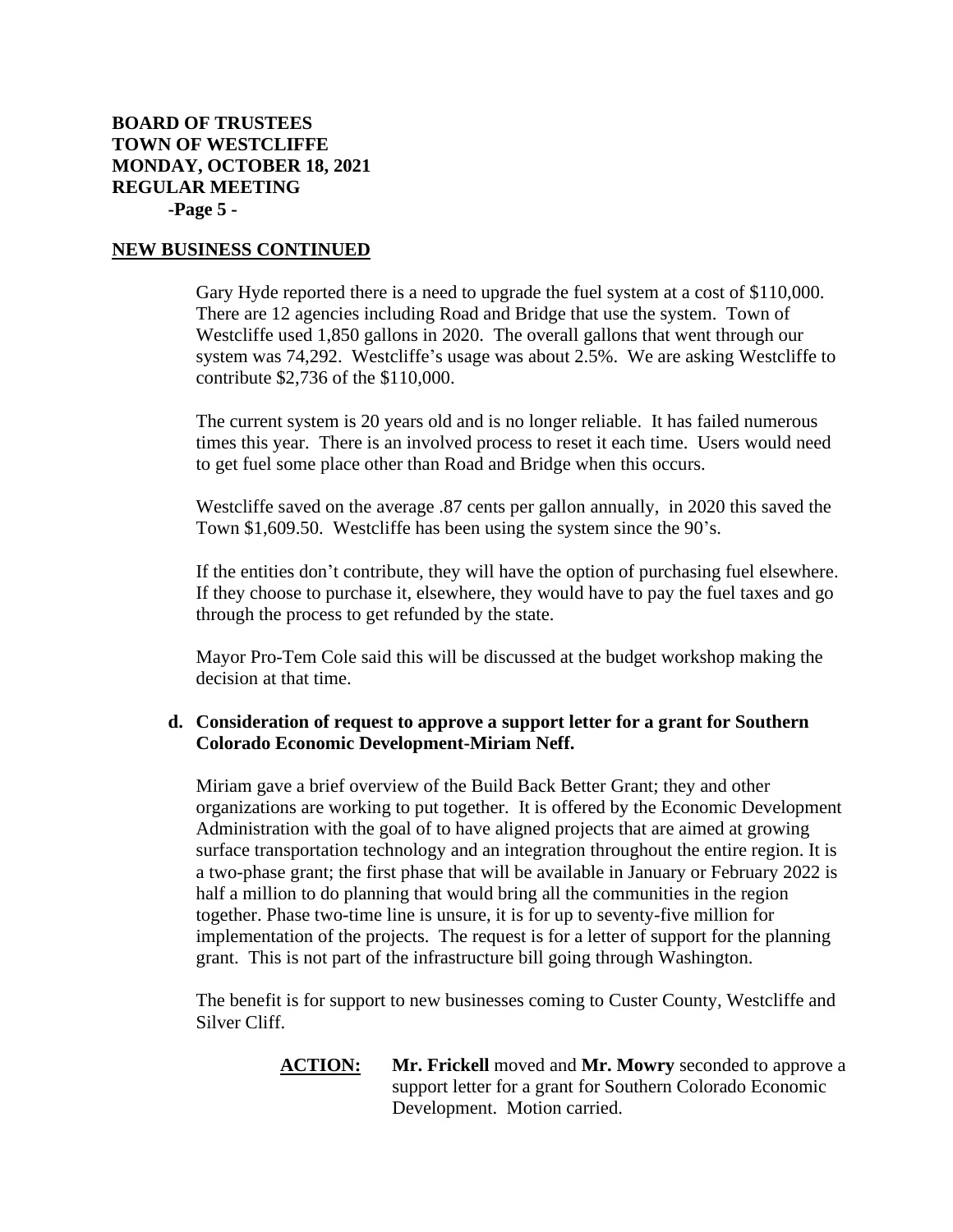## **NEW BUSINESS CONTINUED**

#### **e. Nonprofit presentations for the 2022 Budget**

**Kim Seng with Country Strong Youth** gave a brief presentation regarding the donation request. It is an open-door program for students in  $4<sup>th</sup>$  grade through  $12<sup>th</sup>$ . We are asking for funding to keep the program which helps to develop socially and emotionally and social skills. They are under the 501 C3 of the Wet Mountain Valley Saddle Club. The Board of Trustees thanked them for attending and providing further information.

**Elliot Jackson with the Westcliffe Center for Performing Arts** verified they did not receive funds applied for in 2019. The Board of Trustees thanked her for attending and providing the clarification.

**Diane Whalen with Altitude Fitness** gave a brief history of the Club and how it is an asset to our community to have an exercise room and as swimming pool. It is an aging facility that has been in existence since 2005. There are issues with the HVAC system and boiler. The request of \$9,900 is for a pool cover. Grants are being sought from Anschutz, Gates and El Pomar the larger items.

John Van Doren talked about the facility being energy intensive, propane costs on an annual basis run about \$20,000, electrical about \$10,000. The pool is 3400 square feet. The boiler is sixteen years old; it isn't efficient.

The Board of Trustees thank them for attending and providing the additional information.

All the requests will be reviewed at the next budget workshop.

# **f. Consideration of request to approve the Media Relations Coordinator job description and ad.**

This position would be approximately ten to fifteen hours per work, hourly wage will be up to \$19.00 depending on experience, no benefits. If the board would like the person could start as soon as hired. The interview committee will be Cathy Snow and Kathy Reis. The job description is just Media Relations Coordinator, it could work into more.

The ad will go to both local papers, The Valley Beat, CML, KLZR, our website and on Facebook.